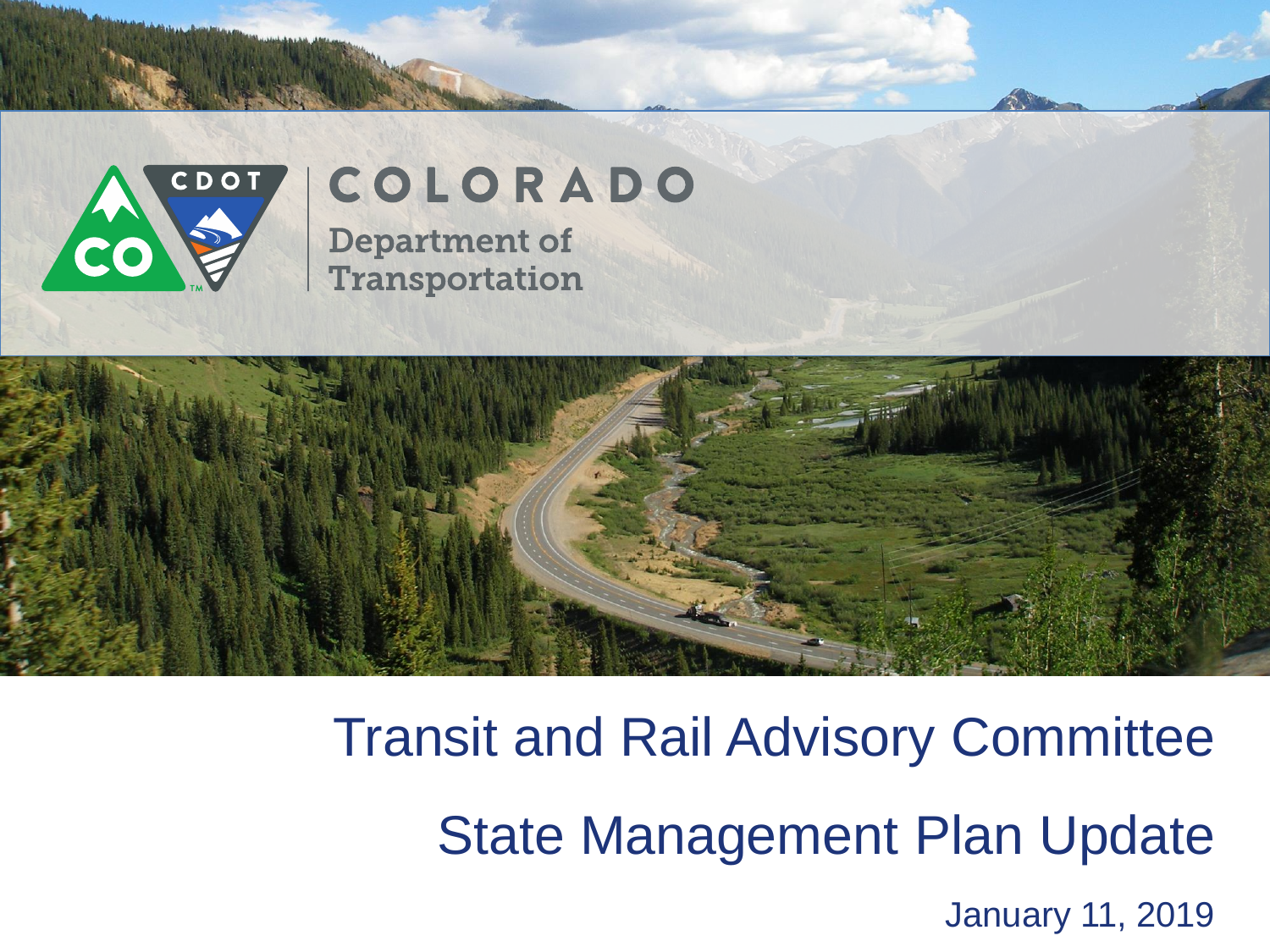

- State Management Plan (SMP) Document that describes the State's policies and procedures in administrating Federal (5311, 5310, & 5339) and State Funds.
- All states are required to have an approved SMP on file with the FTA's regional office.
- Additions/Amendements to the SMP must be submitted to the FTA.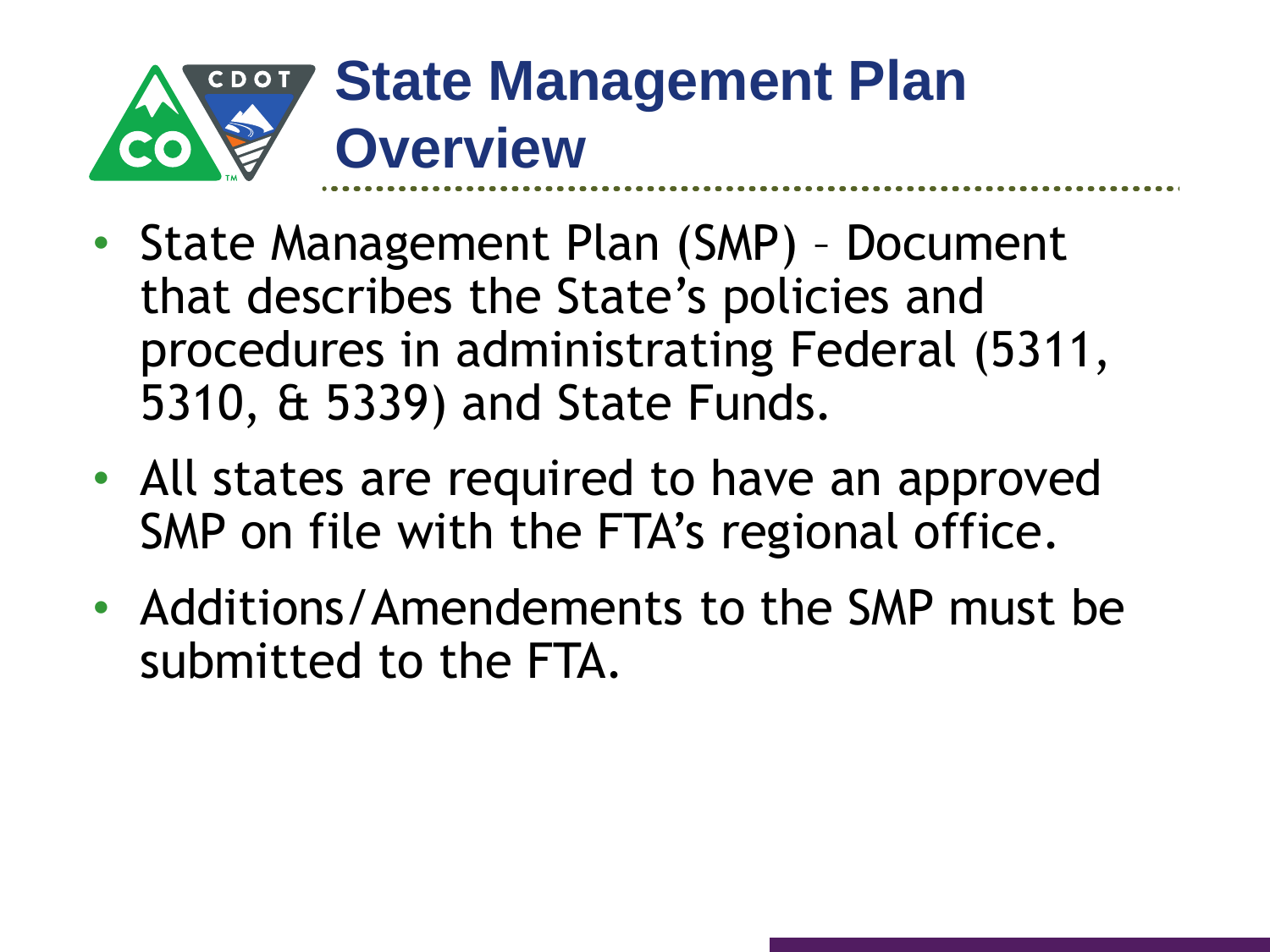

- SMP is intended to facilitate both state management and FTA oversight by documenting the state's procedures and policies for administering the program.
- The SMP should be a document that is useful to the state, subrecipients, as well as the FTA.
- At a minimum, the SMP must include the state's objectives, policies, procedures, and administrative requirements, in a format readily accessible to potential subrecipients, state staff, FTA, and the public.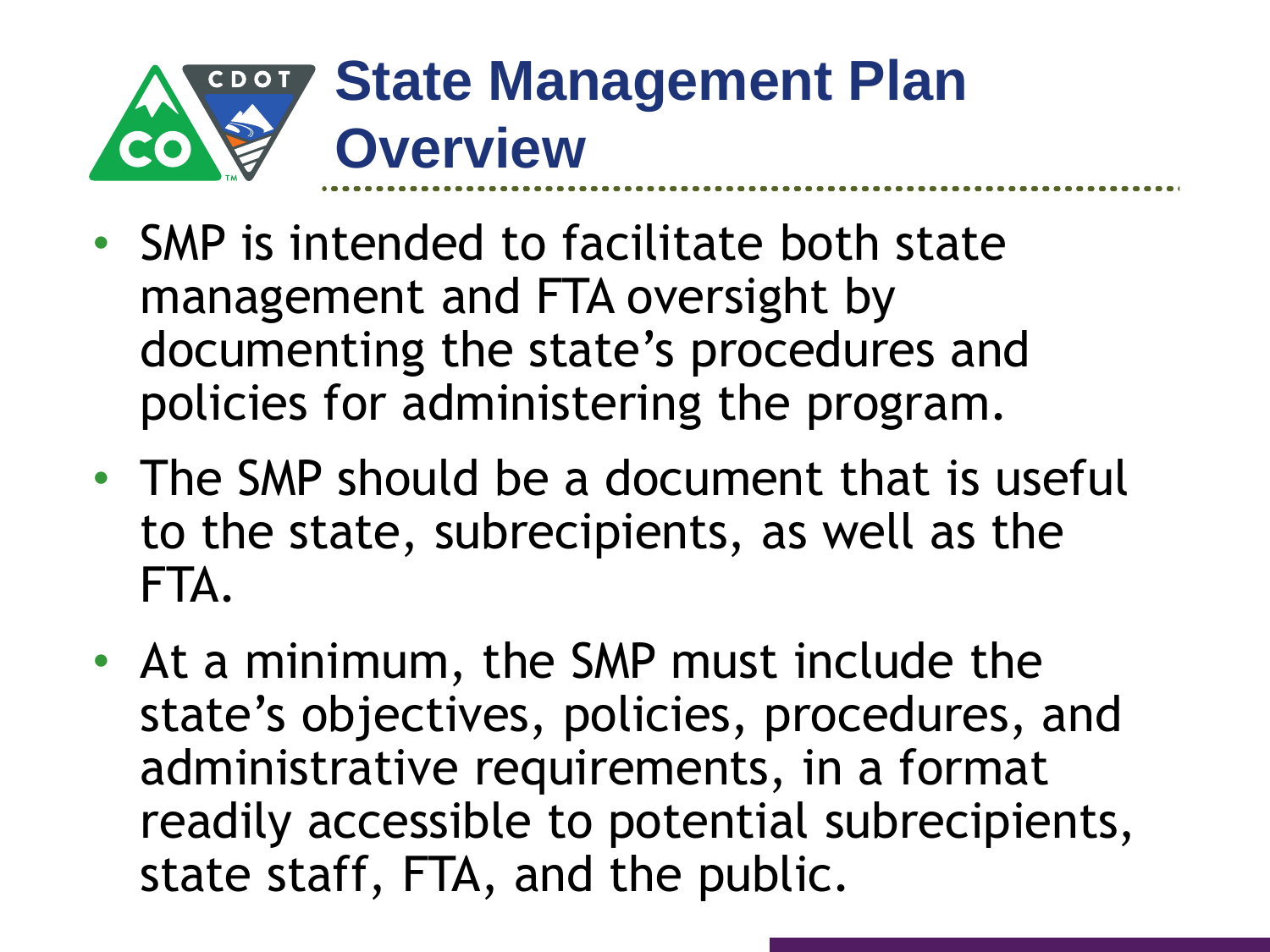

- Requires Three Audiences:
	- FTA, Staff, and Award Recipients
- Document Procedures:
	- Flowcharts, Flowcharts, Flowcharts: 30
- Document Policies:
	- Conscious Language that references flows
- Chapter to Follow Division Organization:
	- SMP to follow Statewide Planning Cycle
	- Each Unit to write corresponding chapter.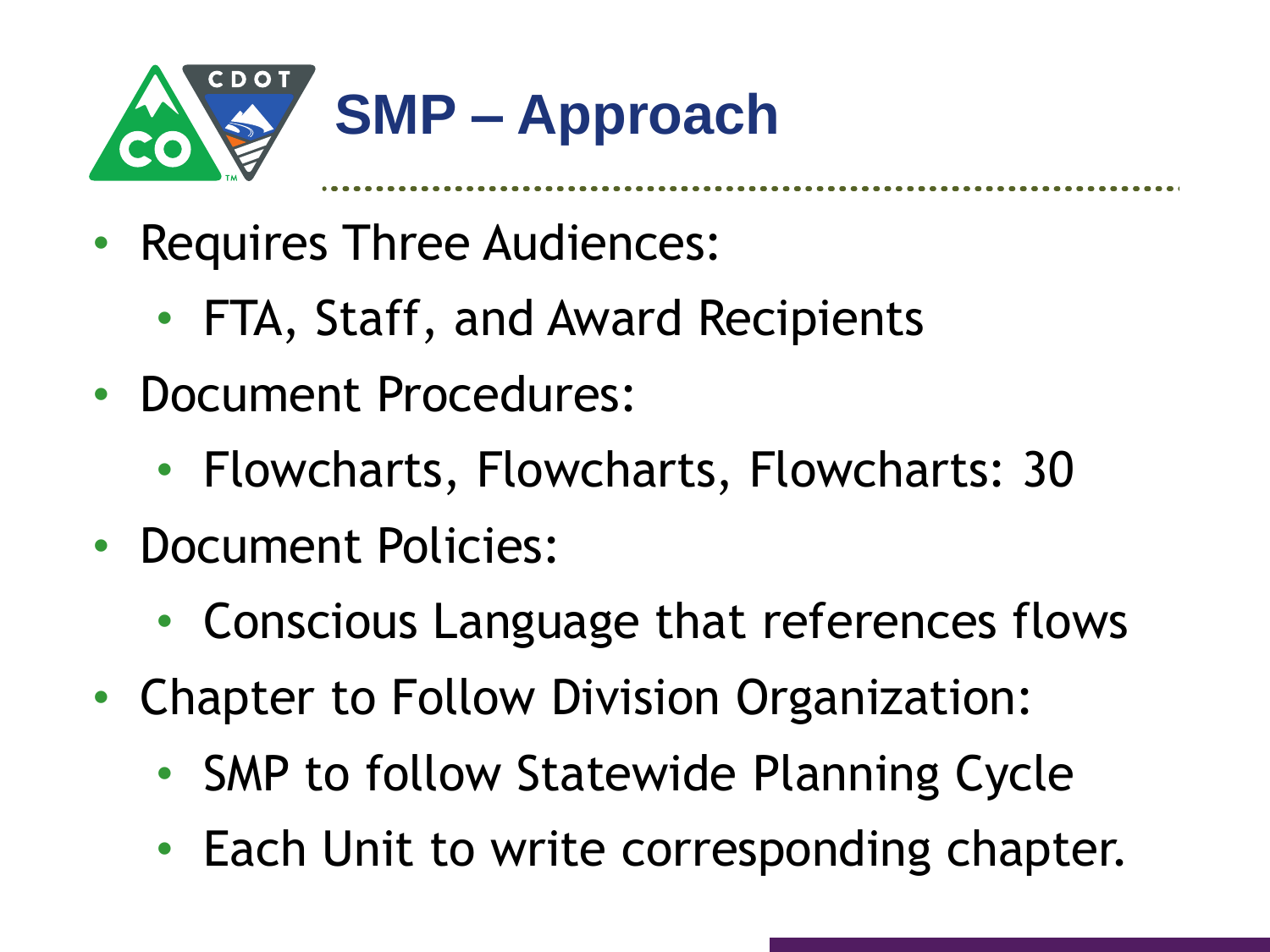

- **Multimodal** *Principles, and Audit Requirements for*  • Start with 2 CFR 200 – *Uniform Administrative Requirements, Cost Federal Awards*
- Add in FTA Comprehensive Review Guide (All 20 Sections)
- Add in State Requirements (Planning, Funding)
- Resulted in an outline: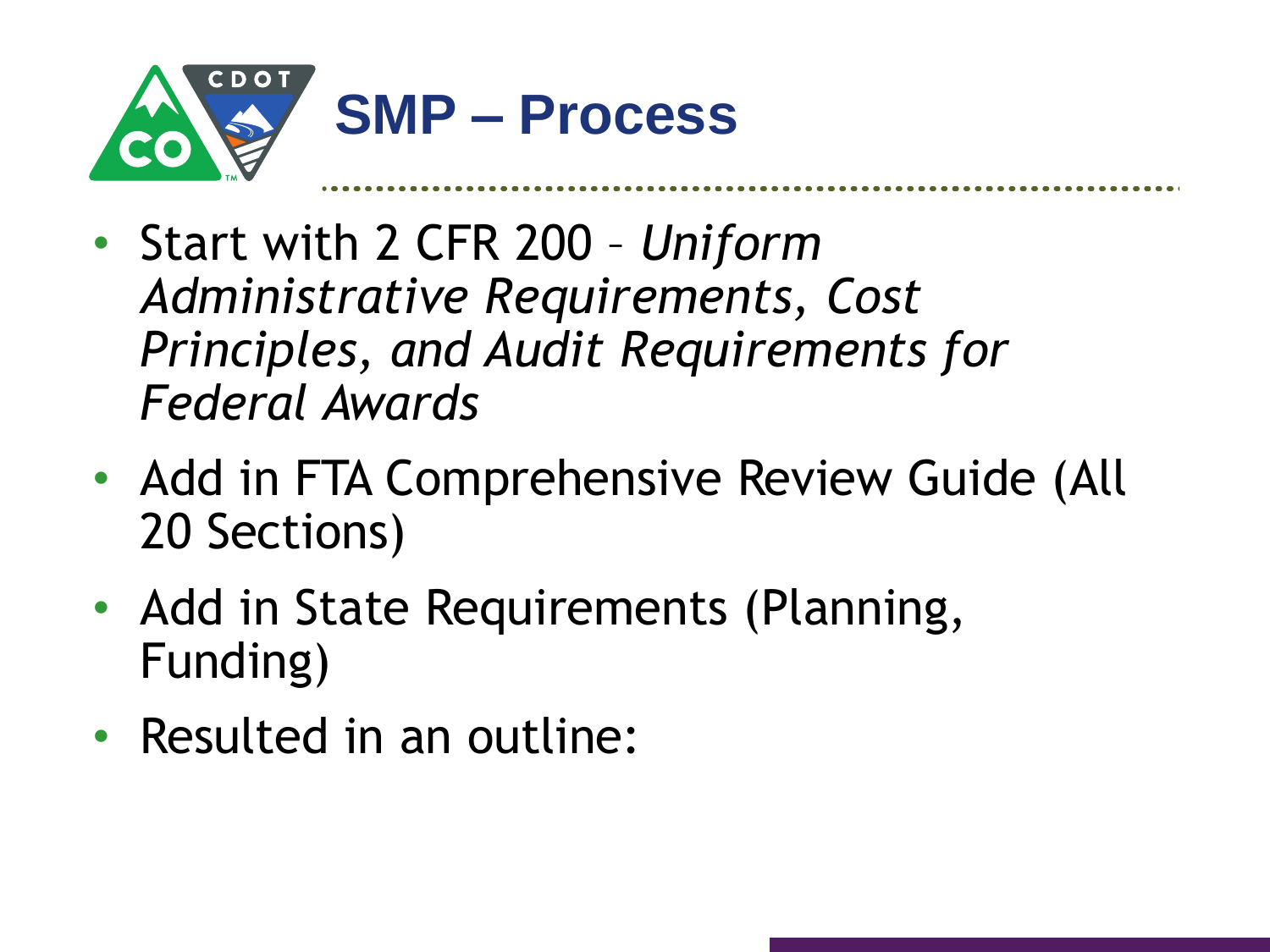

- Stakeholder Engagement:
	- **Multimodal** • Internal Small Group Meetings (Weekly)
		- Build flowcharts
	- **\$94.25M** • Internal Stakeholder Meeting (Monthly)
		- Gather feedback
	- External Stakeholder Meetings (Monthly)
		- 18 individuals from Transit Agencies
	- CASTA Conferences (Spring and Fall)
		- Flowchart Comment/Questions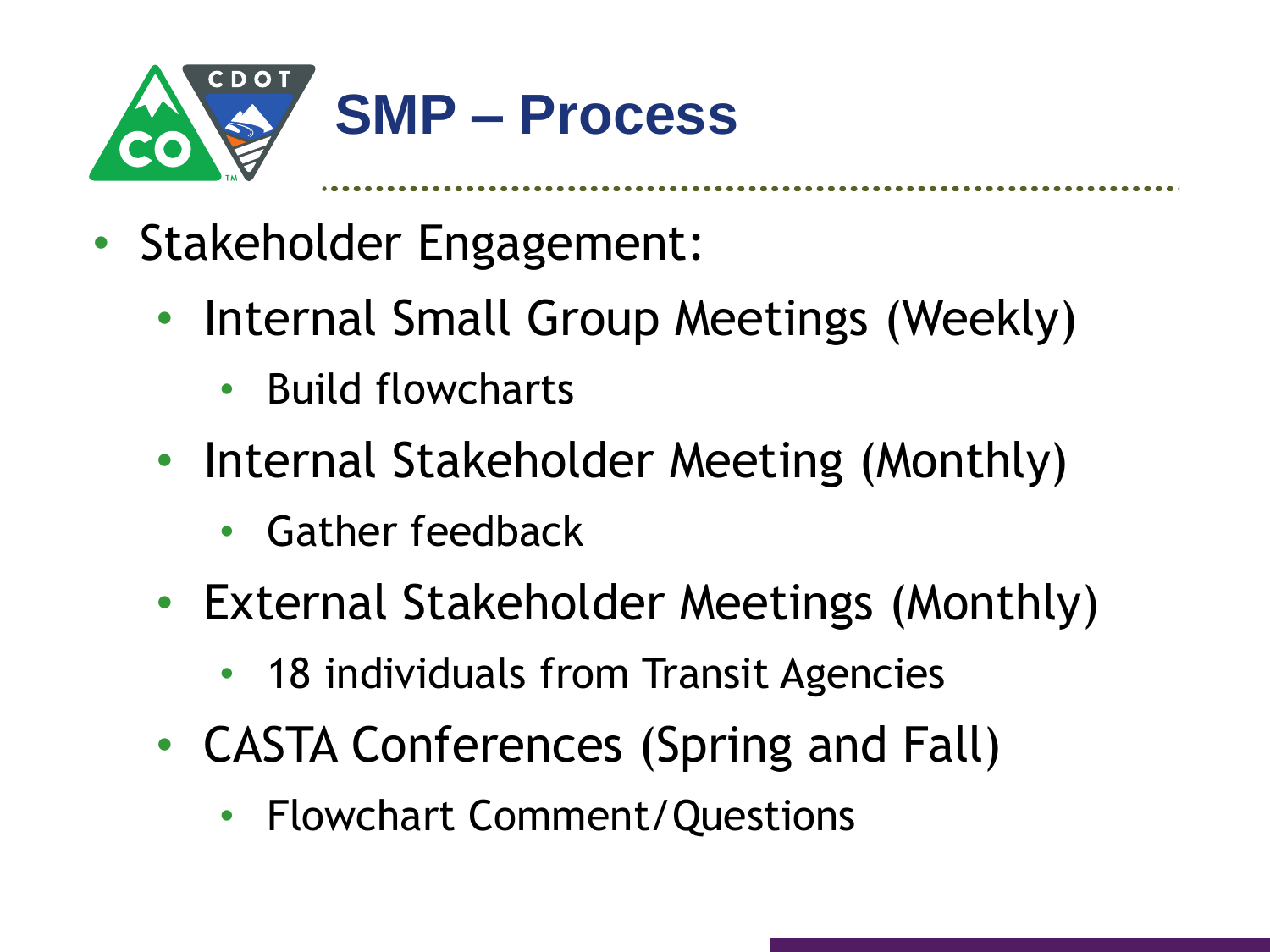

- Chapter 1 Overview
- Chapter 2 Planning Process and Funding
	- Written by Planning Unit
- Chapter 3 Award Management
	- Written by Programming Unit
- Chapter 4 Project Management
	- Written by Project Coordination Unit
- Chapter 5 Civil Rights
	- Written by CRBRC
- Chapter 6 Program Management
	- Written by Project Coordination Unit
- Appendices FTA Funding, State Funding, COTRAMS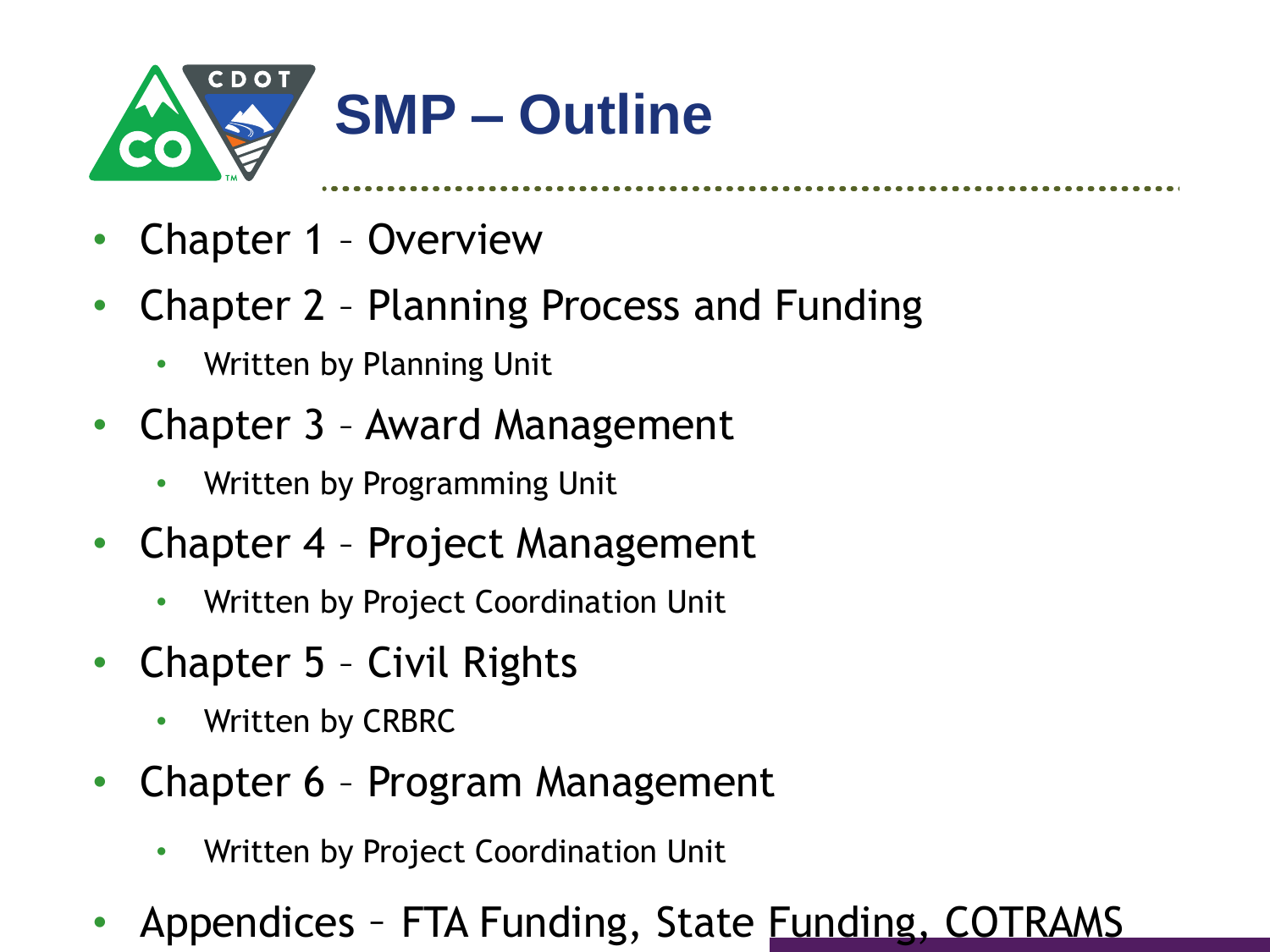

## **Capital Reimbursement Request**